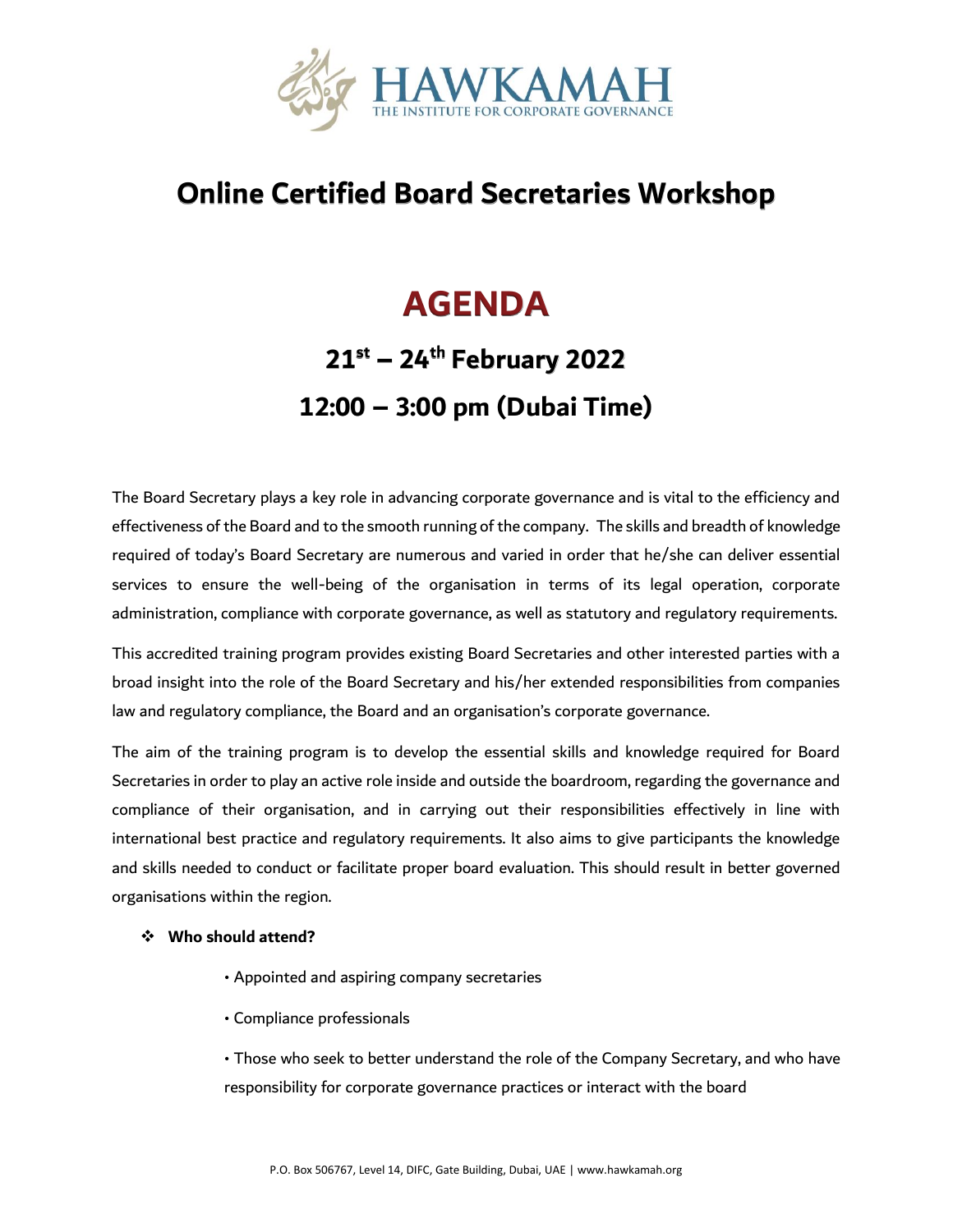

# **Course Outline**

## **(Day 1)**

| 21st February 2022 |                                                                                  |  |
|--------------------|----------------------------------------------------------------------------------|--|
| $12:00 - 2:00$     | Why Corporate Governance Matters and the Role of the<br><b>Board Secretaries</b> |  |
| $2:00 - 3:00$      | Effective Meetings - Offline group session exercise                              |  |

#### **(Day 2)**

| 22nd February 2022 |                                                                                                                         |  |
|--------------------|-------------------------------------------------------------------------------------------------------------------------|--|
| $12:00 - 2:00$     | The role of the Board Secretary in conducting effective<br>board meetings - incorporates feedback from offline activity |  |
| $2:00 - 3:00$      | Transparency & Disclosure - offline group session exercise                                                              |  |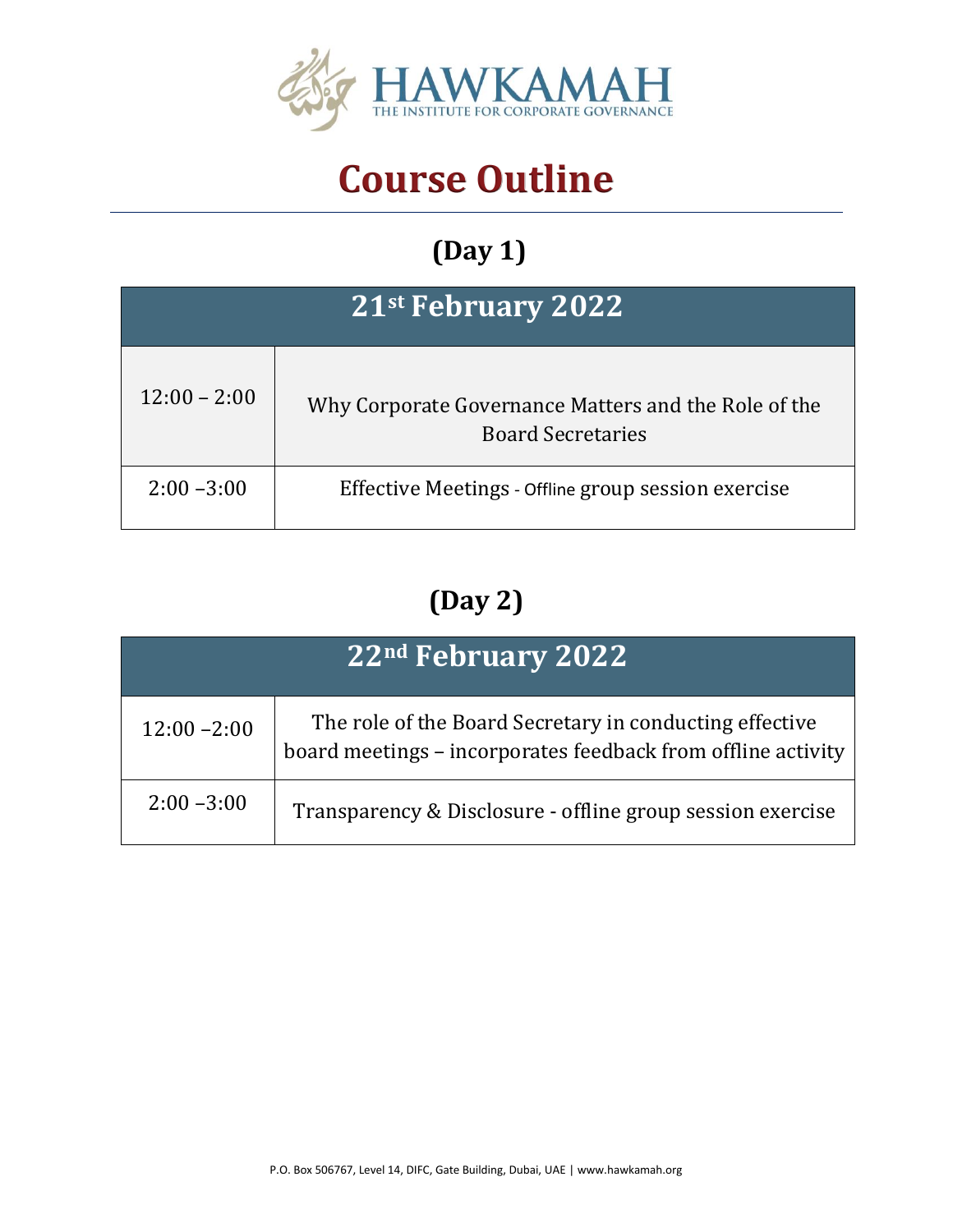

## **(Day 3)**

| 23 <sup>rd</sup> February 2022 |                                                                 |  |
|--------------------------------|-----------------------------------------------------------------|--|
| $12:00 - 2:00$                 | Corporate Governance Rules                                      |  |
| $2:00 - 3:00$                  | Corporate Governance Report - offline group session<br>exercise |  |

### **(Day 4)**

| <b>24th February 2022</b> |                                                                                           |  |
|---------------------------|-------------------------------------------------------------------------------------------|--|
| $12:00 - 1:00$            | Corporate Governance Report – incorporates feedback from<br>offline activity              |  |
| $1:00 - 2:00$             | Transparency & Disclosure - Group exercise-incorporates<br>feedback from offline activity |  |
| $2:00 - 3:00$             | <b>Future Corporate Governance Trends</b>                                                 |  |